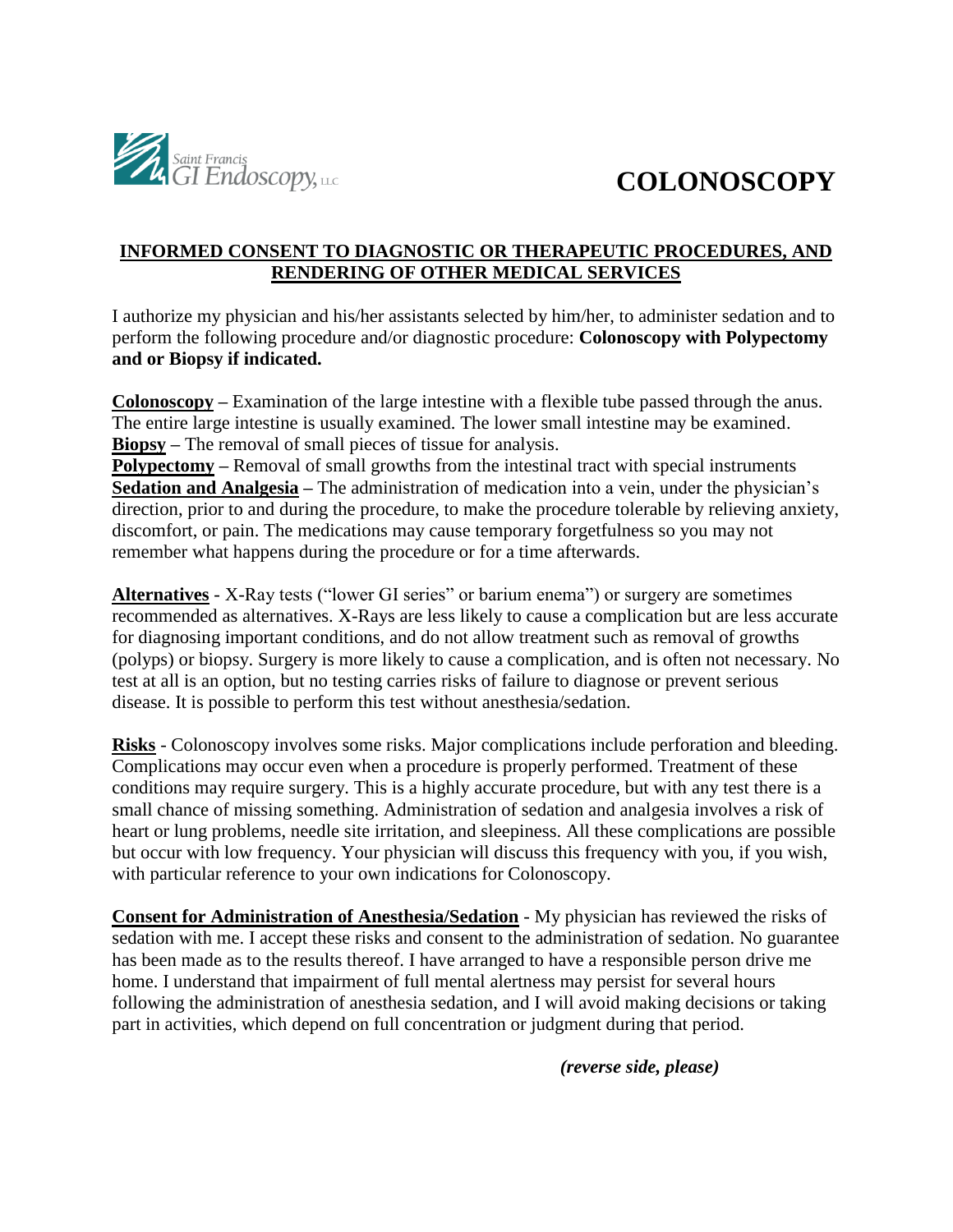**Consent to Resuscitation** - I understand that even though the physicians and staff of Saint Francis GI endoscopy, LLC. respect my right to participate in decisions regarding my health care, the policy of Saint Francis GI Endoscopy, LLC is that all patients undergoing procedures will be considered eligible for life sustaining emergency treatments. The signed consent implies permission for resuscitation and transfer to a higher level of care.

**Consent for Transfer/Disposal** -I authorize the pathologist to use his/her discretion in the disposal of any tissue or growths removed during the procedure described.

**Consent for Photography** - I consent to photography of the procedure for medical, scientific, or educational purposes, provided my identity is not revealed by the pictures or descriptive text accompanying them.

**Discharge Instructions** - The discharge instructions have been reviewed with me and I understand them. I will receive a copy to take home with me when I am discharged.

**PATIENT: I have had sufficient opportunity to discuss my condition and treatment with my physician. All of my questions have been answered to my satisfaction.** 

**PHYSICIAN: I have informed the patient, answered their questions and obtained consent for the procedure listed above.** 

<*Signature Doctor> <Signature Patient>*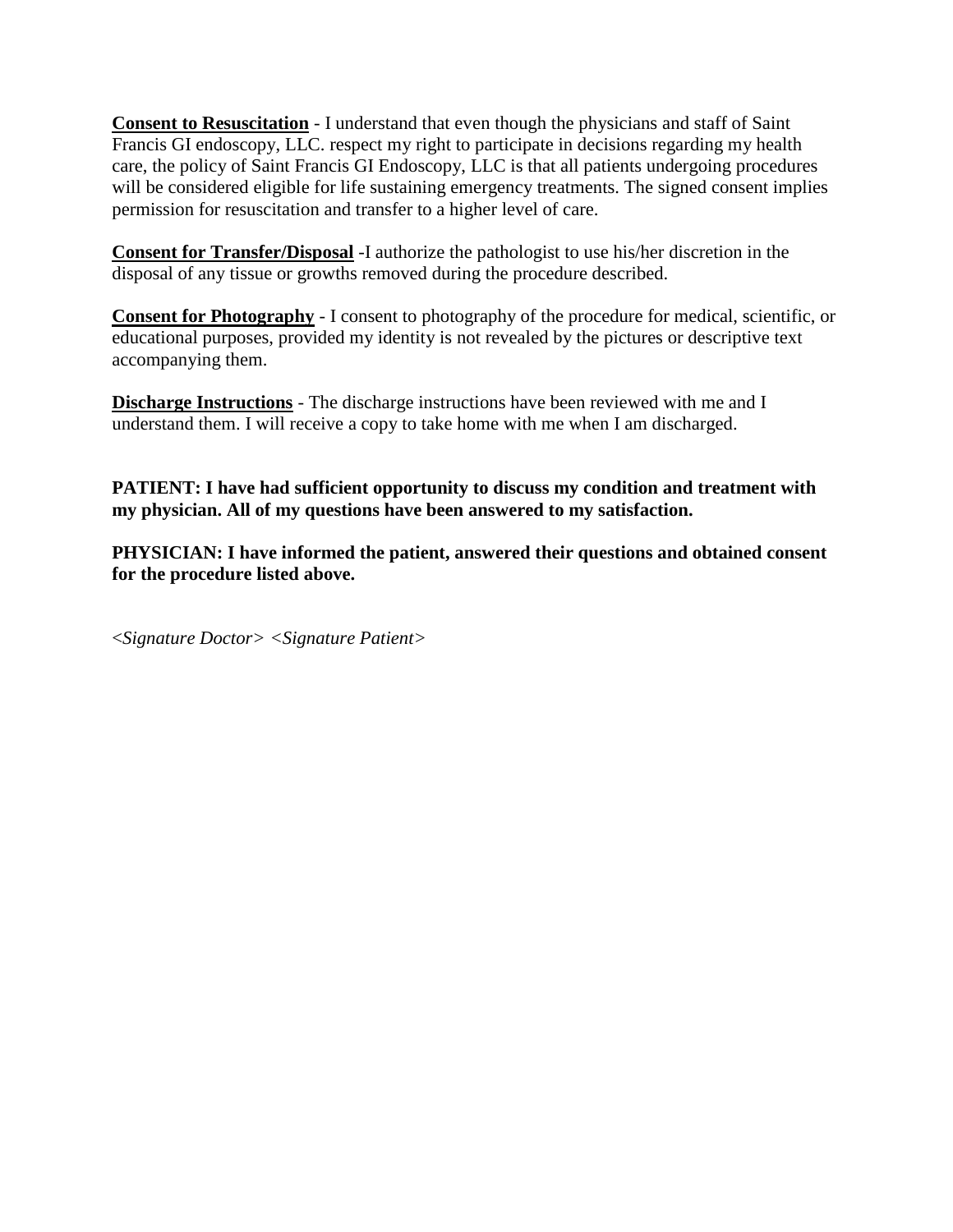

# **COLONOSCOPY**

### **INSTRUCTIONS FOR AFTER COLONOSCOPY**

- 1. You will be able to resume your usual diet today. We will offer you something to eat and drink before you leave.
- 2. Do not drive, drink alcohol, operate machinery, make critical decisions, or do activities that require coordination or balance for the remainder of the day.
- 3. Rest at home today. Light activity is permitted. Resume all your usual activities tomorrow. The medications you received may cause temporary forgetfulness so you may not remember what happens during the procedure or for a time afterwards.
- 4. Because air was put into your colon during the procedure, expelling large amounts of air through your rectum is normal. If you experience the discomfort of "gas" lie on your left side with a heating pad or hot water bottle on your stomach to relieve it.
- 5. You may not have a normal bowel movement for 1-3 days because of the prep, Some people experience loose stools initially, some return to their normal routine and some people do not have a bowel movement for 3 days. This is not considered abnormal.
- 6. **YOU MAY RESUME YOUR USUAL MEDICATIONS.** If we want you to refrain from taking aspirin, ibuprofen, Plavix, Coumadin, etc., it will be indicated here. We will also tell you when you can resume these medications. **IT IS OKAY TO TAKE TYLENOL.**
- 7. Call your doctor's office in 1 week for lab results if biopsies were taken or polyp(s) were removed.

### **CALL YOUR DOCTOR AT ANY TIME IF YOU EXPERIENCE ANY OF THE FOLLOWING:**

- **A. Chills and/or fever over 100 degrees by mouth**
- **B. Persistent nausea or vomiting**
- **C. Severe abdominal pain that lasts longer than a day**
- **D. Pain, redness or swelling at the site where your IV was placed that is not improving with warm compresses applied (4) four times a day for (2) two days**
- **E. Black, tarry stools**
- **F. Any rectal bleeding – exceeding one tablespoon. Spots of blood are OK**
- **G. Chest pain is not associated with this procedure. If you are having chest pain, treat it like a heart problem and seek immediate medical attention. Call 9ll**

If you have any questions on the above instructions call us at (860)683-9991, ext. 106 Monday through Friday 7:00AM – 4:00PM and ask for an Endoscopy nurse. If we are not in, please call your physician.

**PATIENT: I have been verbally instructed in the discharge care and understand these instructions. I have been told I will receive a copy of these instructions along with the findings of the examination when I am discharged.** 

**NURSE/TECH: I have reviewed the above instructions with the patient. He/she demonstrates satisfactory understand of them.** 

<*Signature Nurse> <Signature Patient>*